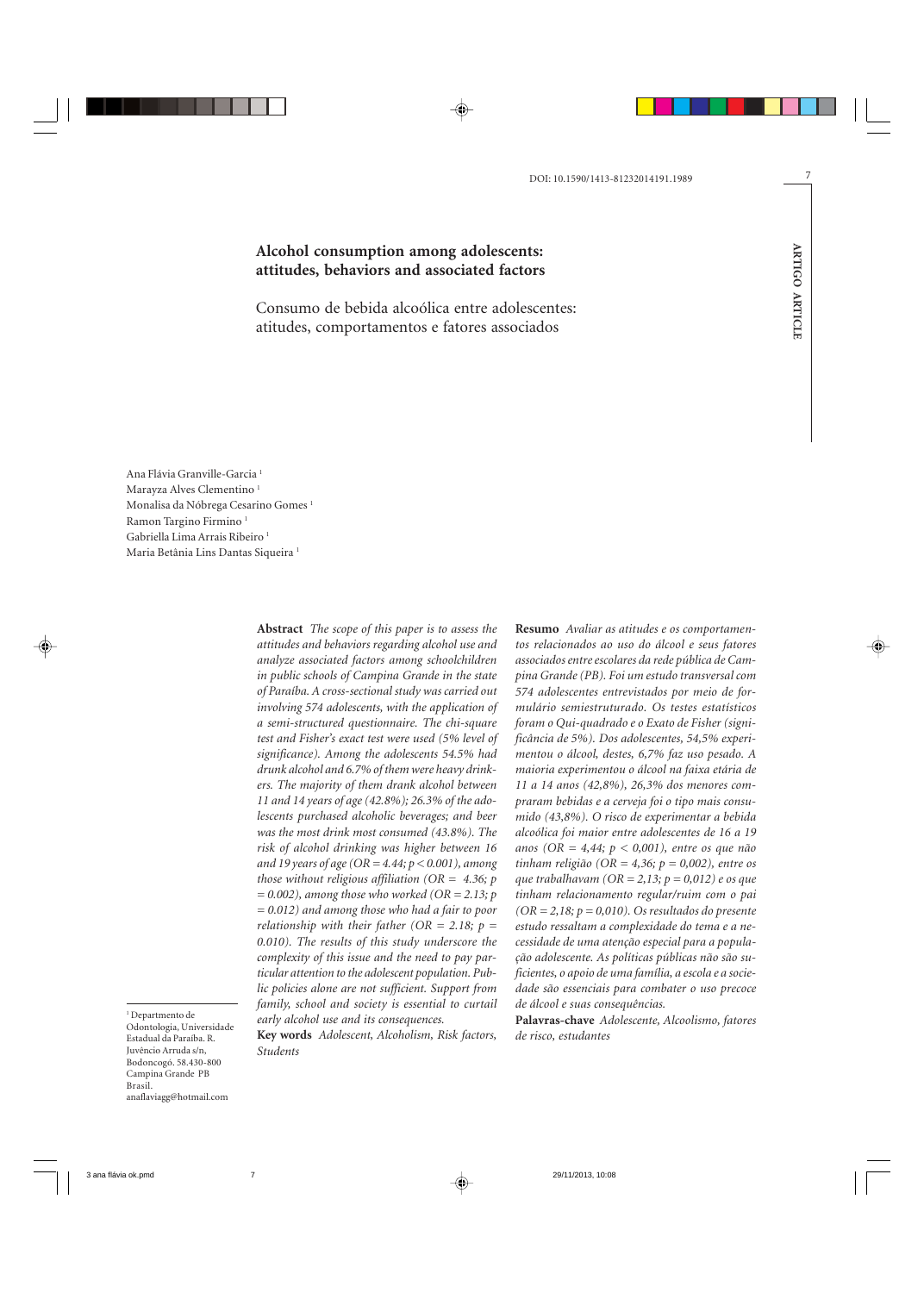## **Introduction**

Adolescence is marked by considerable existential conflicts as well as exposure and vulnerability to substance abuse. Young people have greater problems regarding alcohol intake. Moreover, early initiation in alcohol use is one of the most important predictors of future health, socio-cultural and economic problems<sup>1</sup>. The following factors are considered facilitators of alcohol use among adolescents: lifestyle, high levels of stress and anxiety, low self-esteem, depressive symptoms, susceptibility to peer pressure and problems associated with school<sup>2-4</sup>.

Even in small amounts, alcohol use has a number of consequences, such as risky sexual behavior, increased suicide rate, violence, juvenile delinquency, familial conflicts, conflicts with friends, a greater risk of accidents and illicit drug use and is therefore considered a serious public health problem<sup>2,3,5-8</sup>. Alcohol is the only psychotropic drug accepted and even encouraged by society9 , which allows early contact (even prior to 11 years of age) and increases the risk of future dependence<sup>10,11</sup>. In a study carried out in Australia, 19.2% of adolescents reported consuming one or more drinks in the previous three months<sup>12</sup>. In Portugal, approximately 50% of adolescents report having experimented with alcohol<sup>13</sup>. In the United States, it is estimated that 4.6% of adolescents between 12 and 17 years of age have a dependence on alcohol<sup>14</sup>. Studies carried out in Brazil report prevalence values of alcohol experimentation ranging from 48.3 to 71.4% in adolescence, as well as a 27.3% frequency of regular use, 22.1% frequency of drunkenness at some time in life and 8.9% frequency of heavy use $10,15$ .

There are few alcohol prevention programs in Brazil and rules restricting the advertising of alcoholic beverages are questionable<sup>16</sup>. As in other countries, alcohol use among Brazilian adolescents is an under-explored issue that needs to be discussed. The determination of the epidemiological profile of alcohol use and analysis of behaviors, attitudes and associated factors could contribute toward a better understanding of this complex problem and guide the drafting of health programs aimed at the prevention and combating of alcohol use in adolescence.

The aim of the present study was to assess the association between attitudes and behaviors regarding alcohol use and analyze associated factors among adolescents at public schools in northeastern Brazil.

### **Methods**

A cross-sectional study was carried out involving 574 male and female adolescents between 10 and 19 years of age at public schools in the city of Campina Grande, state of Paraíba, Brazil. The participants were selected from a population of 11,228 students, with the sample corresponding to 5.11% of this population. Campina Grande had approximately 386 thousand inhabitants and is divided into six districts. It is an industrialized city with considerable cultural, social and economic disparities. Mean monthly income per capita is 110 US dollars and the human development index is  $0.72^{17}$ .

Two-stage sampling was performed to ensure representativity. Schools were randomly selected from each district of the city in the first stage and schoolchildren were randomly selected from each school in the second stage. The sample size was calculated based on a 5% margin of error, 95% confidence level and an expected prevalence value of 50%. A 1.3 correction factor was applied to compensate for the design effect. The minimal sample was estimated to be 496 schoolchildren, to which 20% was added to compensate for possible losses, totaling 596 schoolchildren.

## **Eligibility criteria**

. Adolescents aged 10 to 19 years, enrolled in the schools selected for the study, who authorized (adults) or whose parents/guardians (minors) authorized their participation by signing a statement of informed consent.

#### **Data acquisition**

Data acquisition was carried out between August and December 2010 by three previously calibrated researchers using a self-administered semi-structured questionnaire previously used by the Brazilian Information Center on Psychotropic Drugs<sup>18</sup>. The questions addressed the use of alcohol (intake pattern, type of beverage, company, location of use and purchasing of alcoholic beverages) and associated factors (gender, age group, schooling, work, religion, practice of sports, relationship with parents and parents' profile). Alcohol intake was defined based on the following categories:

. *Use in lifetime:* use at least once in the individual's lifetime;

. *Use in previous year:* use at least once in the 12 months prior to the interview;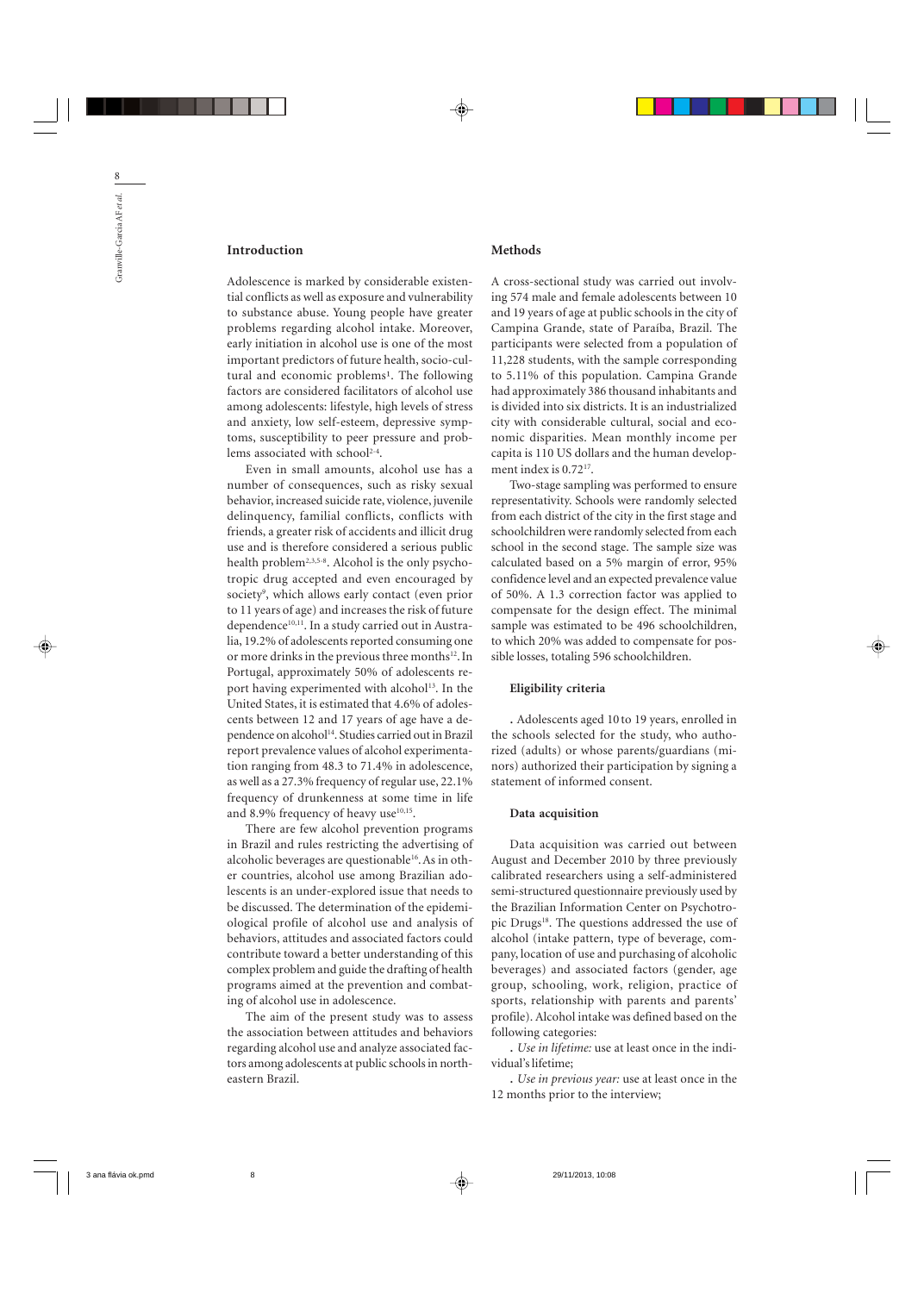. *Use in previous month:* use at least once in the 30 days prior to the interview;

. *Frequent use:* use six or more times in the 30 days prior to the interview;

. *Heavy use:* use 20 or more times in the 30 days prior to the interview.

Contact with the school was initially made to schedule the data acquisition procedure and deliver the statements of informed consent. The reliability of the responses was tested using the "face validation" method on 10% of the interviewees. For such, the researcher asked the respondents to explain what they understood by each question in their own words<sup>19</sup>. None of the interviewees exhibited any difficulty in answering the items on the questionnaire. Test-retest reliability was determined with a seven-day interval between applications of the questionnaire. Agreement between tests was 80%.

The administration of the questionnaire lasted a period of 10 minutes. After the questionnaires were returned to the researchers, an educational lecture was given on the consequences of alcohol use.

All data were analyzed using the Statistical Package for Social Sciences (SPSS for Windows, version 18.0, SPSS Inc, Chicago, IL, USA). The chi-squared test and Fisher's exact test were used to determine associations between the variables and experience with alcohol, with the level of significance set to 5% ( $p < 0.05$ ).

### **Ethical considerations**

Authorization from the State of Paraíba Secretary of Education was obtained prior to the survey carried out at the schools. This study received approval from the Human Research Ethics Committee of the *Universidade Estadual da Paraíba* (Brazil), in compliance with Resolution 196/9620 of the Brazilian National Health Council. Participants over 18 years of age and parents/ guardians of participants under 18 years of age signed a statement of informed consent prior to the onset of the study. Anonymity was ensured in all cases.

#### **Results**

A total of 574 schoolchildren participated in the present study. Twenty-two individuals refused to participate, corresponding to a loss rate of 3.7%. Table 1 displays the characterization of the sample with regard to age, gender, schooling and al-

cohol use. The majority of the adolescents were between 13 to 15 years (53.8%), female (53.5%) and attended elementary school (87.6%). A total of 54.5% had experimented with alcohol, 6.7% of whom made heavy use of this substance. The largest portion of the sample began drinking be-

**Table 1.** Characterization of sample, distribution according to frequency of alcohol use and data related to first contact with alcohol, most frequent company and location of alcohol use. Campina Grande, PB, 2012.

| Variable                               | N   | $\%$  |
|----------------------------------------|-----|-------|
| Age group (years)                      |     |       |
| 10 to 12                               | 161 | 28.0  |
| 13 to 15                               | 309 | 53.8  |
| 16 to 18                               | 100 | 17.4  |
| More than 18                           | 4   | 0.7   |
| Gender                                 |     |       |
| Male                                   | 267 | 46.5  |
| Female                                 | 307 | 53.5  |
| Schooling                              |     |       |
| Elementary school                      | 503 | 87.6  |
| High school                            | 71  | 12.4  |
| Have you ever had an alcohol beverage? |     |       |
| Yes                                    | 313 | 54.5  |
| No                                     | 261 | 45.5  |
| Total                                  | 574 | 100.0 |
| Frequency of alcohol use               |     |       |
| Use in lifetime                        | 91  | 29.1  |
| Use in previous year                   | 117 | 37.4  |
| Use in previous month                  | 57  | 18.2  |
| Frequent use                           | 27  | 8.6   |
| Heavy use                              | 21  | 6.7   |
| At what aged did you drink alcohol for |     |       |
| the first time?                        |     |       |
| 5 to 7 years                           | 10  | 3.2   |
| 8 to 10 years                          | 40  | 12.8  |
| 11 to 14 years                         | 134 | 42.8  |
| 15 to 19 years                         | 30  | 9.6   |
| Does not recall                        | 99  | 31.6  |
| Who offered you an alcoholic beverage  |     |       |
| for the first time?                    |     |       |
| Family member                          | 61  | 19.5  |
| Purchased it alone                     | 36  | 11.5  |
| Friends                                | 135 | 43.1  |
| Others                                 | 7   | 2.2   |
| Does not recall                        | 74  | 23.6  |
| Where do you drink most often?         |     |       |
| At home                                | 66  | 21.1  |
| At friends' homes                      | 126 | 40.3  |
| Bar/Dance hall/Club                    | 41  | 13.1  |
| In more than one place                 | 15  | 4.8   |
| Don't remember                         | 68  | 20.7  |
| Total                                  | 313 | 100.0 |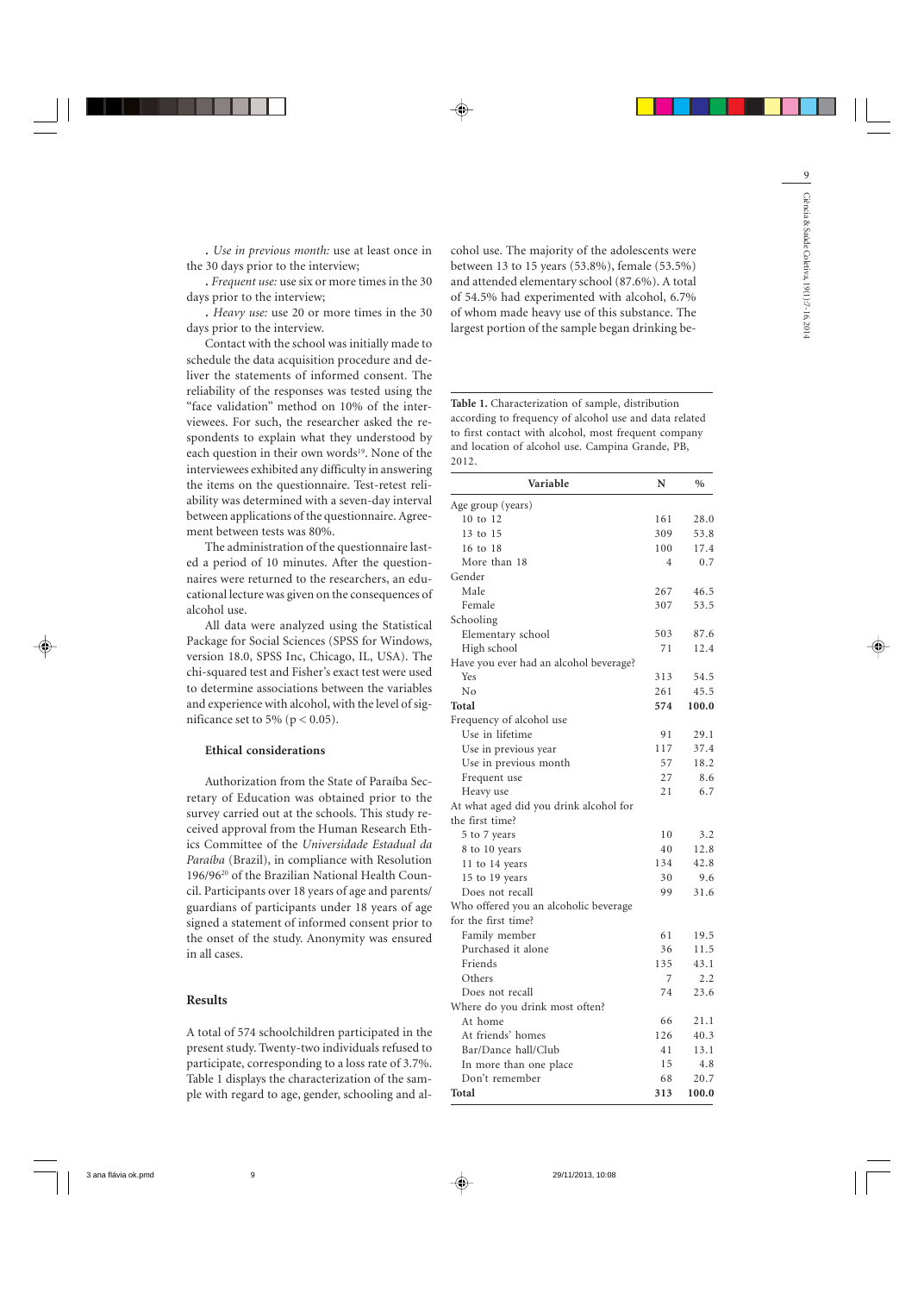tween 11 and 14 years of age (42.8%). Friends offered alcoholic beverages the first time (43.1%) and were the most frequent form of company during alcohol consumption (40.3%).

A total of 26.3% had purchased alcoholic beverages personally. The most cited location of purchase was the supermarket (45.7%). Beer was the most often cited type of alcohol (43.8%) and 29.7% drank three or more glasses (Table 2).

In the bivariate analysis, experience with alcohol was associated with age group, religion, type of religion, schooling, scholastic delay, number of days absent from school and work (Table 3).

Significant associations were found between the use of alcoholic beverages and relationship with one's father, relationship with one's mother and relationship between parents (Table 4).

After the adjustment of the model, the risk of drinking was greater among those participants between 16 and 19 years of age, those without religion and those with a fair/poor relationship with their father (Table 5).

**Table 2.** Distribution of participants according to purchasing of alcoholic beverages, type of beverage and amount consumed. Campina Grande-PB, 2012.

| Variable                                               | n                           | $\%$  |
|--------------------------------------------------------|-----------------------------|-------|
| Have you ever personally bought an alcoholic beverage? |                             |       |
| No                                                     | 407                         | 70.9  |
| Tried but was not successful                           | 16                          | 2.8   |
| <b>Yes</b>                                             | 151                         | 26.3  |
| Total                                                  | 574                         | 100.0 |
| Where have you purchased alcoholic beverages?          |                             |       |
| Supermarket                                            | 69                          | 45.7  |
| Bar/Club/Party                                         | 59                          | 39.1  |
| Others                                                 | 17                          | 11.3  |
| Bar/Mini Mart                                          | 6                           | 4.0   |
| Total                                                  | 151                         | 100.0 |
| What type of alcoholic beverage do you usually drink?  |                             |       |
| Beer                                                   | 137                         | 43.8  |
| Wine                                                   | 65                          | 20.8  |
| Hard cider or sparkling white wine                     | 2.6                         | 8.3   |
| Liqueur                                                | 7                           | 2.2   |
| Cachaça/Whiskey/Vodka/Brandy                           | 28                          | 8.9   |
| Rum                                                    | $\mathcal{D}_{\mathcal{L}}$ | 0.6   |
| More than one type of beverage                         | 48                          | 15.3  |
| How many glasses did you have the last time you drank? |                             |       |
| Just a sip                                             | 83                          | 26.5  |
| Less than one glass                                    | 85                          | 27.2  |
| 1 to 2 glasses                                         | 52                          | 16.6  |
| 3 glasses                                              | 23                          | 7.3   |
| 4 or more glasses                                      | 70                          | 22.3  |
| Total                                                  | 313                         | 100.0 |

## **Discussion**

Alcohol is the first psychotropic substance consumed by children and adolescents and abuse of this drug can have a negative effect on development<sup>10</sup>. High alcohol intake in this phase of like and the consequences of this practice constitute a phenomenon seen worldwide<sup>8,21</sup>.

In the present study, 54.5% of the adolescents had contact with alcoholic beverages. Despite the high prevalence, this figure is lower than that found in the recent Brazilian National School Health Survey, which reports a prevalence value of 71.4% among adolescent schoolchildren<sup>10</sup>. Analyzing the frequency of use, 8.6% and 6.7% of those who had contact with alcohol made frequent and heavy use of this substance, respectively. The high consumption of alcohol among adolescents has been reported in a number of studies, with prevalence values ranging from 3.3% to 16.4%2,6,8,12,15,22,23. Moreover, one cannot discount the possibility of the occurrence of information bias, as a stigma is attached to alcohol use due to the fact that it is illegal for minors. It is therefore possible that this practice was underreportEdição. However, the self-administered questionnaire with the assurance of anonymity may have minimized this possibility.

The lowest age reported regarding the first experimentation with alcohol was five years and the most common age range at which alcohol was first used was between 11 and 14 years. The increasingly earlier initiation into alcohol use has been described in previous studies<sup>8,10,13,23</sup>. These findings underscore the need for educational and prevention programs in the school setting aimed at combating alcohol use beginning at an early age, as occurs with anti-smoking campaigns in schools.

The influence of friends was clearly expressed when the participants were asked who offered alcoholic beverages the first time and the location at which they drank with greater frequency. A possible explanation for this is the need for acceptance and the imitation of habits practiced by peers, which are common aspects of adolescence. Similar circumstances are reported in the literature<sup>4,24,25</sup>.

In Brazil, the sale of alcoholic beverages to minors is prohibited by Article 243 of the Child and Adolescent Statute (Law 8.069/9026) and article 63 of the Penal Misdemeanors Law. Moreover, prohibiting the sale of alcohol to minors is among the measures proposed by the World Health Organization for reducing alcohol con-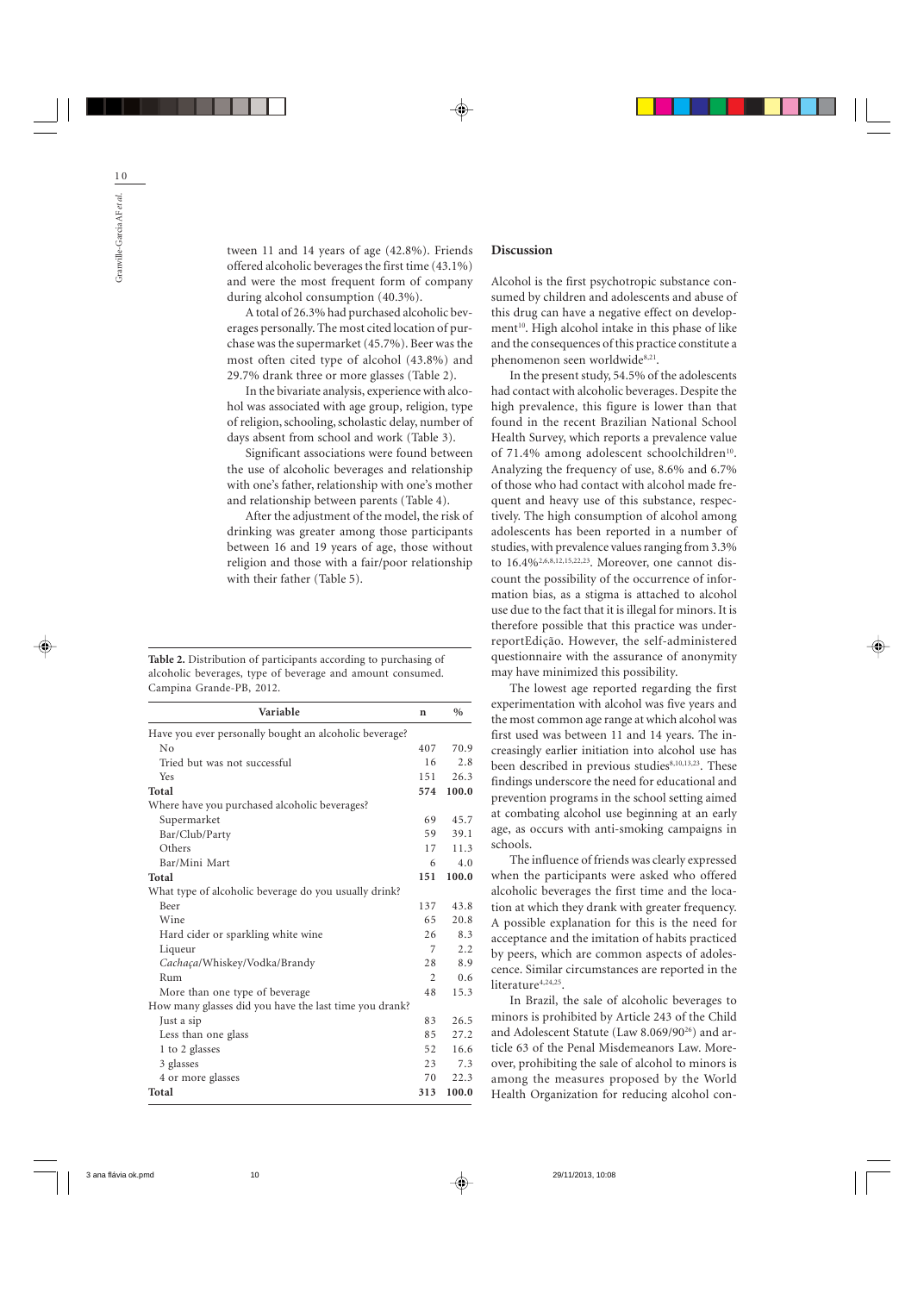|                            | Experience with<br>alcoholic beverages |               |                |      |                |       |                               |                                       |
|----------------------------|----------------------------------------|---------------|----------------|------|----------------|-------|-------------------------------|---------------------------------------|
| Variable                   | Yes                                    |               | No             |      | Total          |       | p-value                       | OR (95% CI)                           |
|                            | N                                      | $\frac{0}{0}$ | N              | $\%$ | ${\bf N}$      | $\%$  |                               |                                       |
| Age group                  |                                        |               |                |      |                |       |                               |                                       |
| 10 to 12                   | 57                                     | 35.4          | 104            | 64.6 | 161            | 100.0 | $p^{(1)}$ < .001 <sup>*</sup> | 1.00                                  |
| 13 to 15                   | 178                                    | 57.6          | 131            | 42.4 | 309            | 100.0 |                               | 2.48 (1.67 to 3.68)                   |
| 16 to 19                   | 78                                     | 75.0          | 26             | 25.0 | 104            | 100.0 |                               | 5.47 $(3.16 \text{ to } 9.48)$        |
| Gender                     |                                        |               |                |      |                |       |                               |                                       |
| Male                       | 157                                    | 58.8          | 110            | 41.2 | 267            | 100.0 |                               | $p^{(1)} = 0.055$ 1.38 (0.99 to 1.92) |
| Female                     | 156                                    | 50.8          | 151            | 49.2 | 307            | 100.0 |                               | 1.00                                  |
| Do you have religion?      |                                        |               |                |      |                |       |                               |                                       |
| Yes                        | 203                                    | 50.4          | 200            | 49.6 | 403            | 100.0 | $p^{(1)} = .002^*$            | 1.00                                  |
| No                         | 110                                    | 64.3          | 61             | 35.7 | 171            | 100.0 |                               | 1.78 $(1.23 \text{ to } 2.57)$        |
| Which religion?            |                                        |               |                |      |                |       |                               |                                       |
| None                       | 110                                    | 64.3          | 61             | 35.7 | 171            | 100.0 | $p^{(1)}$ < .001 <sup>*</sup> | 3.16 (0.89 to 11.21)                  |
| Catholic                   | 127                                    | 57.5          | 94             | 42.5 | 221            | 100.0 |                               | $2.36$ (0.67 to 8.31)                 |
| Evangelist                 | 72                                     | 42.1          | 99             | 57.9 | 171            | 100.0 |                               | $1.27$ (0.36 to 4.51)                 |
| Other                      | $\overline{4}$                         | 36.4          | 7              | 63.6 | 11             | 100.0 |                               | 1.00                                  |
| Schooling                  |                                        |               |                |      |                |       |                               |                                       |
| Elementary school          | 260                                    | 51.7          | 243            | 48.3 | 503            | 100.0 | $p^{(1)}$ < .001 <sup>*</sup> | 1.00                                  |
| High school                | 53                                     | 74.6          | 18             | 25.4 | 71             | 100.0 |                               | $2.75$ (1.57 to 4.83)                 |
| Scholastic delay           |                                        |               |                |      |                |       |                               |                                       |
| None                       | 98                                     | 43.4          | 128            | 56.6 | 226            | 100.0 | $p^{(1)}$ < .001 <sup>*</sup> | 1.00                                  |
| 1 to 2 years               | 151                                    | 58.8          | 106            | 41.2 | 257            | 100.0 |                               | 1.86 $(1.30 \text{ to } 2.67)$        |
| 3 or more years            | 64                                     | 70.3          | 27             | 29.7 | 91             | 100.0 |                               | $3.10$ (1.84 to 5.21)                 |
| Number of absences from    |                                        |               |                |      |                |       |                               |                                       |
| school in previous 30 days |                                        |               |                |      |                |       |                               |                                       |
| None                       | 190                                    | 50.7          | 185            | 49.3 | 375            | 100.0 | $p^{(1)} = .010^*$            |                                       |
| $1$ to $3$                 | 95                                     | 60.1          | 63             | 39.9 | 158            | 100.0 |                               |                                       |
| $4$ to $8$                 | 14                                     | 56.0          | 11             | 44.0 | 25             | 100.0 |                               |                                       |
| 9 or more                  | 14                                     | 87.5          | $\overline{2}$ | 12.5 | 16             | 100.0 |                               |                                       |
| Do you work?               |                                        |               |                |      |                |       |                               |                                       |
| N <sub>0</sub>             | 261                                    | 52.0          | 241            | 48.0 | 502            | 100.0 | $p^{(2)} = .003^*$            |                                       |
| Yes, formally              | $\mathfrak{Z}$                         | 75.0          | $\mathbf{1}$   | 25.0 | $\overline{4}$ | 100.0 |                               |                                       |
| Yes, informally            | 49                                     | 72.1          | 19             | 27.9 | 68             | 100.0 |                               | $\overline{1}$                        |
| Practice of sports         |                                        |               |                |      |                |       |                               |                                       |
| Yes                        | 191                                    | 56.8          | 145            | 43.2 | 336            | 100.0 | $p^{(1)} = 0.186$             | 1.25 $(0.90 \text{ to } 1.75)$        |
| No                         | 122                                    | 51.3          | 116            | 48.7 | 238            | 100.0 |                               | 1.00                                  |
| Total group                | 313                                    | 54.5          | 261            | 45.5 | 574            | 100.0 |                               |                                       |

**Table 3.** Bivariate analysis of socio-demographic variables, religion, practice of sports and experience with alcohol. Campina Grande-PB, 2012.

\* : Significant association to 5.0% level; \*\*: Not possible to determine due to very low frequencies; (1): Pearson's chi-squared test; (2): Fisher's exact test

sumption among this portion of the population<sup>27</sup>. Nonetheless, 26.3% of the participants reported purchasing alcoholic beverages personally and 45.7% of these individuals bought the substance from supermarkets. The lack of monitoring the sale of alcoholic beverages to minors is a problem reported in other countries as well<sup>28</sup>.

it seems that adolescents are influenced by the media and tend to associate alcohol intake with pleasure28. There is no rigorous control in Brazil regarding the times alcoholic beverages are advertised on television, which may contribute to this influence. Moreover, young people tend not to associate beer with alcoholism<sup>16</sup>.

Beer was the most often cited type of alcoholic beverage (43.8%), as reported in previous studies involving this age group<sup>29</sup>. In this respect,

Based on restrictive measures regarding the sale of alcohol to minors, there is a tendency toward binge drinking among adolescents, which 1 1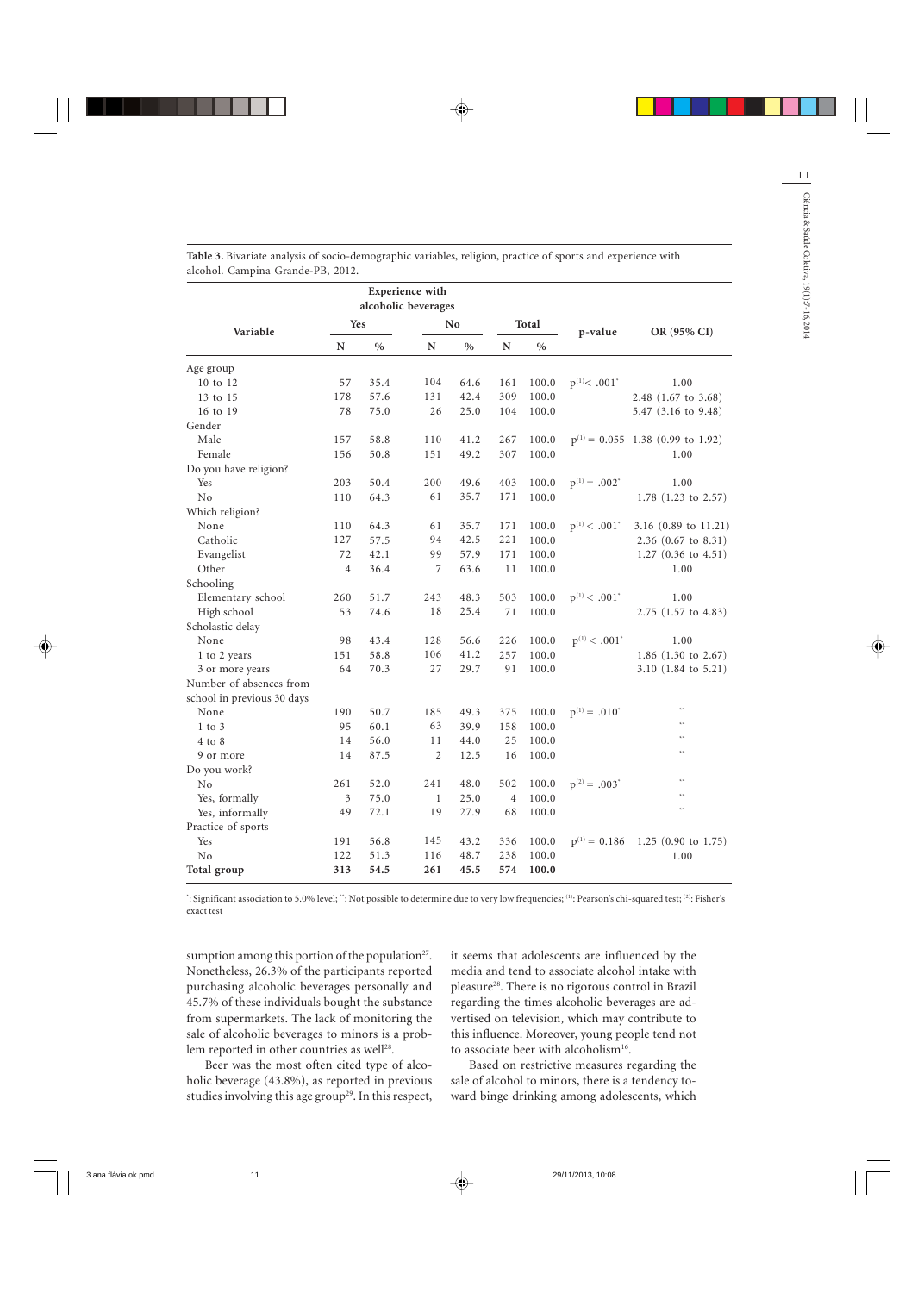|                              | <b>Experience</b> with<br>alcoholic beverages |      |                |      |       |       |                               |                                |
|------------------------------|-----------------------------------------------|------|----------------|------|-------|-------|-------------------------------|--------------------------------|
| Variable                     | <b>Yes</b>                                    |      | No             |      | Total |       | p-value                       | OR (95% CI)                    |
|                              | N                                             | $\%$ | N              | $\%$ | N     | $\%$  |                               |                                |
| Relationship with father     |                                               |      |                |      |       |       |                               |                                |
| Good                         | 254                                           | 51.3 | 241            | 48.7 | 495   | 100.0 | $p^{(1)}$ < .001 <sup>*</sup> | ××                             |
| Fair                         | 49                                            | 73.1 | 18             | 26.9 | 67    | 100.0 |                               | ××                             |
| Poor                         | 10                                            | 83.3 | $\overline{2}$ | 16.7 | 12    | 100.0 |                               | $**$                           |
| Relationship with mother     |                                               |      |                |      |       |       |                               |                                |
| Good                         | 277                                           | 52.6 | 250            | 47.4 | 527   | 100.0 | $p^{(2)} = .003^*$            | ××                             |
| Fair                         | 32                                            | 78.0 | 9              | 22.0 | 41    | 100.0 |                               | ××                             |
| Poor                         | $\overline{4}$                                | 66.7 | $\overline{2}$ | 33.3 | 6     | 100.0 |                               | $**$                           |
| Relationship between parents |                                               |      |                |      |       |       |                               |                                |
| Do not live together         | 74                                            | 64.9 | 40             | 35.1 | 114   | 100.0 | $p^{(1)} = .016^*$            | $2.59$ (0.77 to 8.69)          |
| Good                         | 197                                           | 50.5 | 193            | 49.5 | 390   | 100.0 |                               | 1.43 $(0.45 \text{ to } 4.58)$ |
| Fair                         | 37                                            | 63.8 | 21             | 36.2 | 58    | 100.0 |                               | $2.47$ (0.70 to 8.75)          |
| Poor                         | 5                                             | 41.7 | 7              | 58.3 | 12    | 100.0 |                               | 1.00                           |
| Father's profile             |                                               |      |                |      |       |       |                               |                                |
| Authoritarian                | 115                                           | 58.4 | 82             | 41.6 | 197   | 100.0 | $p^{(1)} = 0.086$             | 1.69 $(1.05 \text{ to } 2.73)$ |
| Moderate                     | 150                                           | 55.4 | 121            | 44.6 | 271   | 100.0 |                               | $1.50$ (0.95 to 2.35)          |
| Liberal                      | 48                                            | 45.3 | 58             | 54.7 | 106   | 100.0 |                               | 1.00                           |
| Mother's profile             |                                               |      |                |      |       |       |                               |                                |
| Authoritarian                | 114                                           | 58.5 | 81             | 41.5 | 195   | 100.0 | $p^{(1)} = 0.397$             | 1.29 $(0.83 \text{ to } 2.00)$ |
| Moderate                     | 128                                           | 52.7 | 115            | 47.3 | 243   | 100.0 |                               | $1.02$ (0.67 to 1.55)          |
| Liberal                      | 71                                            | 52.2 | 65             | 47.8 | 136   | 100.0 |                               | 1.00                           |
| Total group                  | 313                                           | 54.5 | 261            | 45.5 | 574   | 100.0 |                               |                                |

**Table 4.** Bivariate analysis of relationship with parents, relationship between parents, parents' profile and experience with alcohol. Campina Grande-PB, 2012.

\* : Significant association to 5.0% level; \*\*: Not possible to determine due to very low frequencies; (1): Pearson's chi-squared test; (2): Fisher's exact test

is characterized by four or more drinks for females and five or more drinks for males on a single occasion<sup>30</sup>. In the United States, 90% of youths demonstrate this behavior<sup>31</sup>. A study carried out in Brazil reports that 11.37% of the schoolchildren surveyed exhibited this type of behavior once a week and 1.65% participated in binge drinking nearly every day<sup>22</sup>. In the present study, 22.3% of those who had experimented with alcohol exhibited this behavior. It should be stressed that binge drinking can lead to alcohol intoxication and an increase in the incidence of stroke<sup>32</sup>. This type of behavior has also been associated with an increase in violence, cigarette smoking, illicit drug use, traffic accidents, risky sexual behavior, depression and suicide<sup>30,31,33</sup>.

The literature reports associations between alcohol intake and age group, gender, religion, level of schooling, scholastic problems (scholastic delay, number of absences from school in previous 30 days), financial autonomy, the practice of sports and familial problems<sup>15</sup>. In the present study, however, the adjusted model revealed that only the following variables were associated with alcohol intake: age group, type of religion, work and relationship with one's father.

Students between 16 and 19 years of age were at greater risk for alcohol use  $(OR = 4.44; 95\%)$ CI: 2.81-7.86;  $p < 0.001$ ), which corroborates findings reported in previous studies<sup>1</sup>. It appears that familial monitoring is reduced with the increase in the age of adolescents and independence and increased confidence may be possible causes of a greater propensity toward drinking.

Based on findings reported in previous studies, greater alcohol consumption was expected among the male gender $22,30,34$ . However, this gender predilection was not found in the present study, which is in agreement with findings described in a previous study conducted in southern Brazil<sup>1</sup>. Moreover, similarity in alcohol intake between genders is reported in a national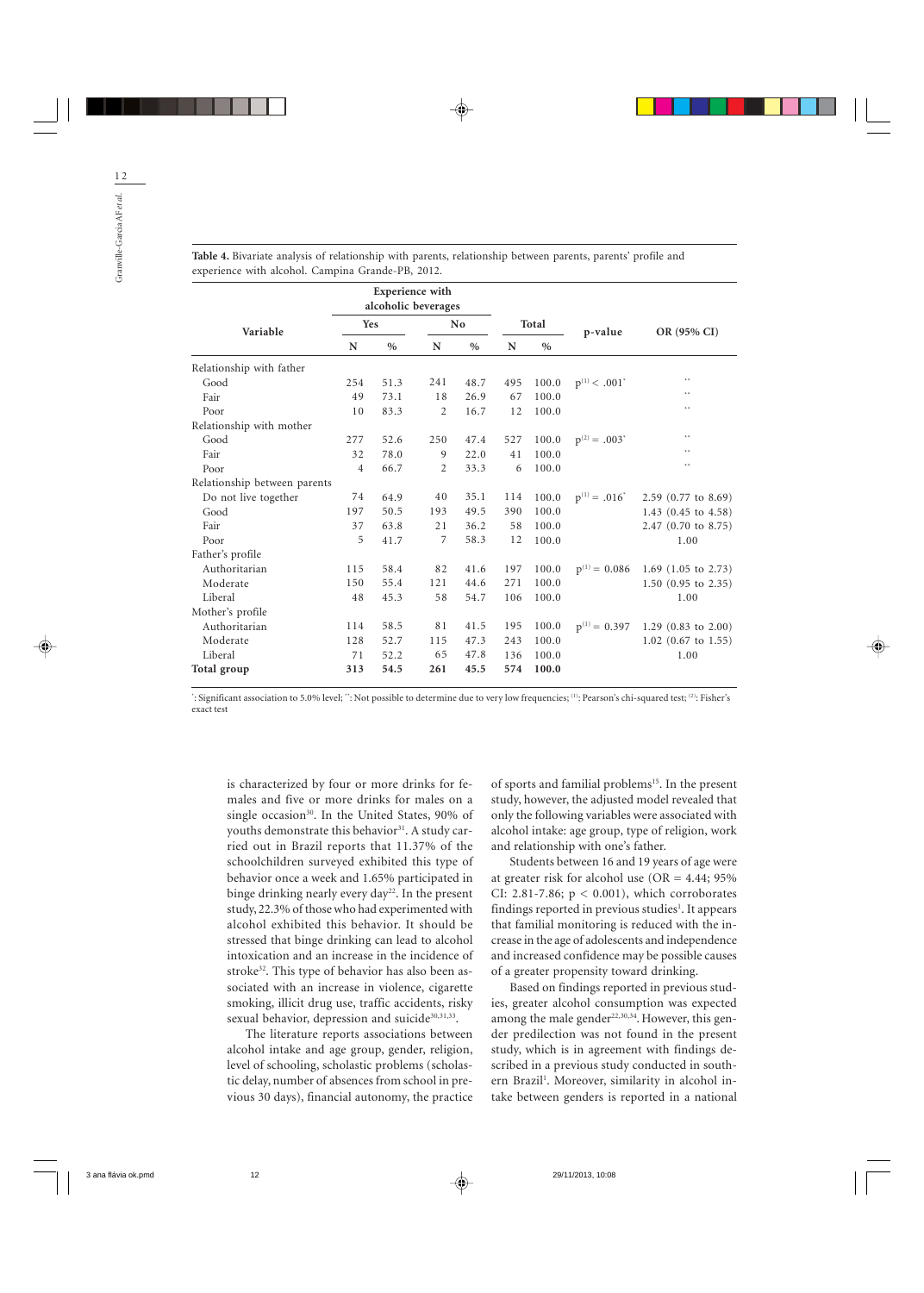| Variable                  | OR in bivariate analysis (95% CI) | Adjusted OR (95% CI)           | p-value                  |  |
|---------------------------|-----------------------------------|--------------------------------|--------------------------|--|
| Age group                 |                                   |                                |                          |  |
| 10 to 12                  | 1.00                              | 1.00                           | $p < 0.001$ <sup>*</sup> |  |
| 13 to 15                  | 2.48 $(1.67 \text{ to } 3.68)$    | $2.14$ (1.42 to 3.22)          |                          |  |
| $16$ to $19$              | 5.47 $(3.16 \text{ to } 9.48)$    | 4.44 $(2.51 \text{ to } 7.86)$ |                          |  |
| Religion                  |                                   |                                |                          |  |
| None                      | 3.16 $(0.89 \text{ to } 11.21)$   | $4.36$ $(1.10$ a17.09)         | $p = 0.002^*$            |  |
| Catholic                  | $2.36$ (0.67 to 8.31)             | 3.44 (0.88 13.36)              |                          |  |
| Evangelist                | 1.27 $(0.36 \text{ to } 4.51)$    | $1.97$ (0.51 to 7.71)          |                          |  |
| Other                     | 1.00                              | 1.00                           |                          |  |
| N° of absences in 30 days |                                   |                                |                          |  |
| None                      | 1.00                              | 1.00                           | $p = 0.128$              |  |
| $1$ to $3$                | 1.47 $(1.00 \text{ to } 2.14)$    | 1.43 $(0.95 \text{ to } 2.15)$ |                          |  |
| 4 or more                 | $2.10$ (1.05 to 4.17)             | 1.65 $(0.78 \text{ to } 3.47)$ |                          |  |
| Work                      |                                   |                                |                          |  |
| <b>Yes</b>                | 2.40 $(1.39 \text{ to } 4.14)$    | $2.13$ (1.18 to 3.83)          | $p = 0.012^*$            |  |
| No                        | 1.00                              | 1.00                           |                          |  |
| Relationship with father  |                                   |                                |                          |  |
| Good                      | 1.00                              | 1.00                           | $p = 0.010^*$            |  |
| Fair/poor                 | 2.80 (1.64 to 4.79)               | $2.18$ (1.21 to 3.94)          |                          |  |
| Relationship with mother  |                                   |                                |                          |  |
| Good                      | 1.00                              | 1.00                           | $p = 0.116$              |  |
| Fair/poor                 | 2.95 (1.47 to 5.93)               | 1.86 $(0.86 \text{ to } 4.06)$ |                          |  |

**Table 5.** Adjusted analysis of variables studied and alcohol use. Campina Grande-PB, 2012.

\* : Significant at 5.0% level

survey<sup>35</sup>. This may reflect greater permissiveness regarding alcohol use on the part of the female gender1 . On the other hand, one must bear in mind that adolescence is a difficult period of conflicts in which bio-psychosocial changes occur and youths are prone to having new experiences, regardless of gender<sup>36</sup>.

It is believed that practicing a religion binds individuals to a group with shared values and norms, in which there is an explicit condemnation of drug use<sup>37</sup>. In the present study, adolescents who reported having no religion were at greater risk for alcohol use ( $OR = 4.36$ ; 95% CI: 1.10-17.09;  $p = 0.002$ ). Although the participants were not asked whether they practiced their religion, it seems that belief in religious values alone may have had a positive influence over these adolescents. Previous studies report religious attitudes as a protective factor against alcohol use<sup>15,37,38</sup>. In the present study, adolescents pertaining to an evangelist church had a lower risk of alcohol consumption ( $OR = 1.97$ ;  $95\%$  CI: 0.51-7.71;  $p = 0.002$ ). This is in agreement with a national study that reports that evangelist adolescents are more conservative and tend to drink less alcohol $39$ .

Authors report a higher level of schooling as a risk factor for alcohol use<sup>39</sup>. However, despite the association between these variables in the bivariate analysis, level of schooling did not remain associated with alcohol use in the final model. It is therefore likely that the level of schooling is dependent upon age, which remained associated with alcohol use<sup>39</sup>.

Regarding scholastic delays, studies indicate a weak association or an absence of an association between this variable and alcohol use<sup>1,34</sup>. In agreement with such findings, no association was detected between scholastic delay and alcohol use in the present study. It is likely that the lack of scholastic yield is associated with the need to work, as the sample was composed exclusively of public school students, with a consequently less privileged socioeconomic status and possibly a need to work. Truancy on the part of adolescents who make use of alcohol has been reported in the literature<sup>1,5,10,15</sup>. In the present study, however, the number of absences in the previous 30 days lost its significance in the model after controlling for confounding variables. Similar to what occurred regarding scholastic delays, it is likely that another aspect, such as having a job, may have influ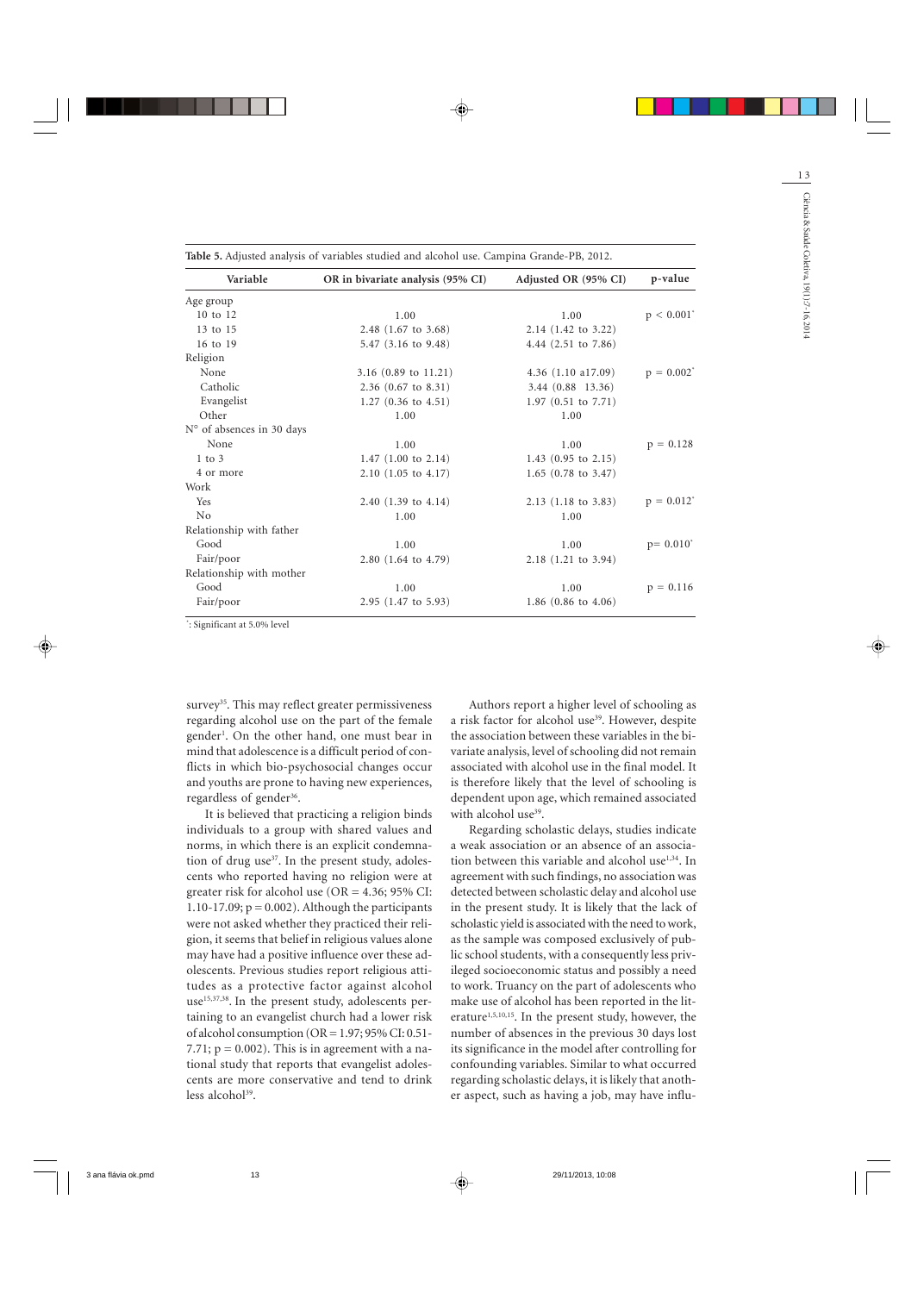enced this variable, as absence from school may reflect a necessity to work<sup>40</sup>.

Adolescents who held jobs were at greater risk for alcohol use (OR = 2.13; 95% CI: 1.18-3.83; p = 0.012). Financial independence and increased contact with adults in the workplace are reported to be possible causal factors of alcohol intake among working adolescents<sup>15,22</sup>. Moreover, the stress caused by labor activities as well as parties and leisure activities in the company of workmates may also play an important role.

As reported in previous studies $1,41$ , no association was found between the practice of sports and alcohol use. This is likely due to the negative effects alcohol can have on physical endurance and strength $42$ .

Having a fair/poor relationship with one's father denoted a greater risk for alcohol use (OR  $= 2.18$ ; 95% CI: 1.21-3.94; p = 0.010). Authoritarian parental attitudes and a poor relationship with one's father are reported to have a positive association with alcoholism in adolescence<sup>15,43,44</sup>. Despite the importance of mothers in the nuclear family and the fact that they are very often responsible for transmitting societal values<sup>22</sup>, the influence of the relationship with one's mother lost its significance in the analysis in the present study. Studies report that a united family, the following of familial values, the discussion of problems at home and parental monitoring are protective factors against exposure to alcohol<sup>10,23,25,45</sup>, suggesting that the family plays an important role in controlling substance abuse.

It should be stressed that alcohol is one of the most consumed drugs in the country and causes considerable harm to the Brazilian population. However, preventive measures have been inconsistent, which has allowed increasingly sophisticated advertising campaigns to promote the consumption of this substance<sup>46</sup>.

The results of the present study underscore the complexity of this issue and the need to pay particular attention to the adolescent population. Prohibitive national measures in recent decades have had little effect. Public policies with preventive educational campaigns are needed, but alone are not sufficient. Therefore, complementary interventions involving individuals and the environment in which they live are necessary<sup>46</sup>. Support from one's family, school and society is essential to combating early alcohol use and its consequences. Considerable progress has been made in relation to tobacco use, as there has been a clear reduction in smoking over the years. Similar progress could be made in relation to alcohol use among adolescents. These issue merit deep reflection, as there has been an increase in alcohol use among youths over the years in Brazil, which has been associated with an increase in the prevalence of disease as well as traffic accidents, violence and a consequent increase in the risk of death<sup>46,47</sup>.

Considering the few studies on this topic, there is a need for periodic population-based investigations in different regions of Brazil, which could increase the capacity for monitoring alcohol use and further contribute to the discussion on this issue $34$ . In this regard, the findings of the present study can contribute to outlining programs aimed at reducing alcohol consumption in adolescence, which is a vulnerable period of life with regard to experimentation with both licit and illicit drugs, especially alcohol and tobacco $36$ .

Despite the limitations imposed by the crosssectional study design, which does not allow the determination of causality, the present study offers a representative profile of alcohol intake among adolescent schoolchildren in the city of Campina Grande in northeastern Brazil. Further studies are needed to broaden knowledge regarding this serious public health problem.

## **Conclusion**

Based on the findings of the present study, the prevalence of experimentation with alcohol was high among the adolescents surveyed, with an early initiation into this practice. Age group, religion, work and the relationship with one's father were significantly associated with experimentation with alcoholic beverages. There is a need for educational and prevention programs aimed at combating the early use of alcohol and its consequences.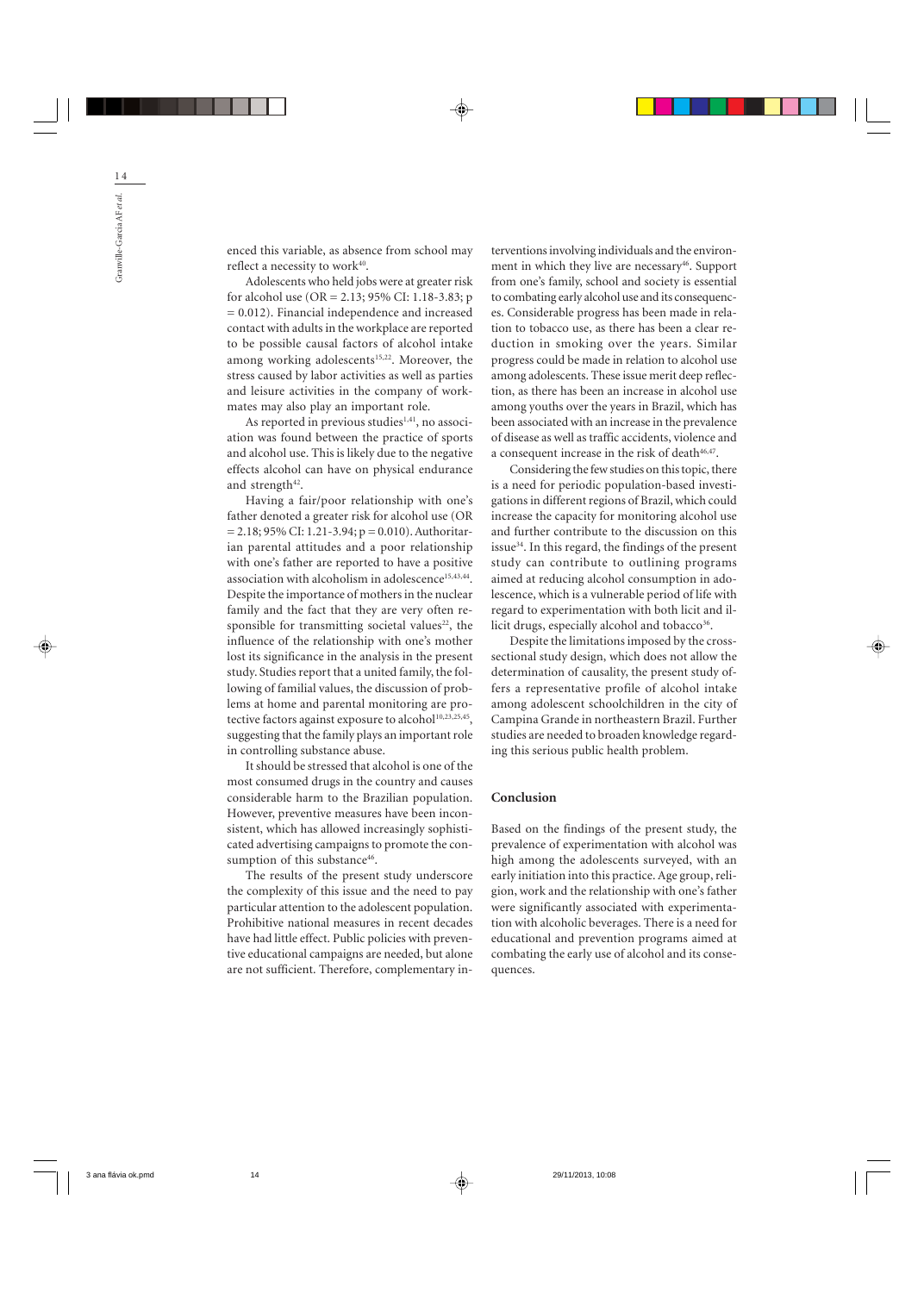## **Collaborations**

MA Clementino, GLA Ribeiro, NCM Gomes and Firmino RT participated in the literature review, methodology, analysis and discussion of the data and drafting the article; MBLD Smith participated in the analysis and discussion of data, drafting and correction of the article; AF Granville-Garcia devised directed and coordinated the study, participated in the analysis and discussion of data, drafting and correcting the article.

### **References**

- 1. Strauch ES, Pinheiro RT, Silva RA, Horta BL. Uso de alcohol por adolescentes: estudio de base poblacional. *Rev Saude Publica* 2009; 43(4):647-655.
- Copeland WE, Angold A, Shanahan L, Dreyfuss J, Dlamini I, Costello EJ. Predicting persistent alcohol problems: a prospective analysis from the Great Smoky Mountain Study. *Psychol Med* 2012; 42(9): 1925-1935. 2.
- Marsiglia FF, Ayers S, Gance-Cleveland B, Mettler 3. K, Booth J. Beyond primary prevention of alcohol use: a culturally specific secondary prevention program for Mexican heritage adolescents. *Prev Sci* 2011; 13(3):241-251.
- 4. Richmond MJ, Merelstein RJ, Metzger A. Heterogeneous friendship affiliation, problem behaviors, and emotional outcomes among high-risk adolescents. *Prev Sci* 2012; 13(3):267-277.
- Doku D, Koivusilta L, Rimpelä A. Socioeconomic 5. differences in alcohol and drug use among Ghanaian adolescents. *Addict Behav* 2011;13(3):357-360.
- Lee C, Rose JS, Engel-Rebitzer E, Selya A, Dierker 6. L. Alcohol dependence symptoms among recent onset adolescent drinkers. *Addict Behav* 2011; 36(12):1160-1167.
- 7. Hipwell A, Stepp S, Chung T, Durand V, Keenan K. Growth in alcohol use as a developmental predictor of adolescent girls' sexual risk-taking. *Prev Sci* 2012; 13(2):118-128.
- Costa JL, Troncoso ES, Gallego MP, Maza VTS, 8. Barcenilla AC, Cubells CL, San Molina L. Perfil de los adolescentes que acuden a urgencias por intoxicación enólica aguda. *An Pediatr (Barc)* 2011; 76(1):30-37.
- Malta DC, Sardinha LMV, Mendes I, Barreto SM, 9. Giatti L, Castro IRR, Moura Ld, Dias AJ, Crespo C. Prevalence of risk health behavior among adolescents: results from the 2009 National Adolescent School-based Health Survey (PeNSE). *Cien Saude Colet* 2010; 15(Supl. 2):3009-3019.
- 10. Malta DC, Mascarenhas MDM, Porto DL, Duarte EA, Sardinha LM, Barreto SM, Morais Neto OL. Prevalence of alcohol and drug consumption among adolescents: data analysis of the National Survey of School Health. *Rev Bras Epidemiol* 2011; 14(1):136- 146.
- World Health Organization (WHO). *About global* 11. *alcohol database*. Geneva: WHO; 2002.
- 12. Hodder RK, Daly J, Freund M, Bowman J, Hazell T, Wiggers J. A school-based resilience intervention to decrease tobacco, alcohol and marijuana use in high school students. *BMC Public Health* 2011; 11:722.
- Fraga S, Sousa S, Ramos E, Dias S, Barros H. 13. Alcohol use among 13-year-old adolescents: associated factors and perceptions. *Public Health* 2011; 125(7):448-456.
- 14. Caetano R, Babor T. Diagnosis of alcohol dependence in epidemiological surveys: an epidemic of youthful alcohol dependence or a case of measurement. *Addiction* 2006; 101(1):111-114.